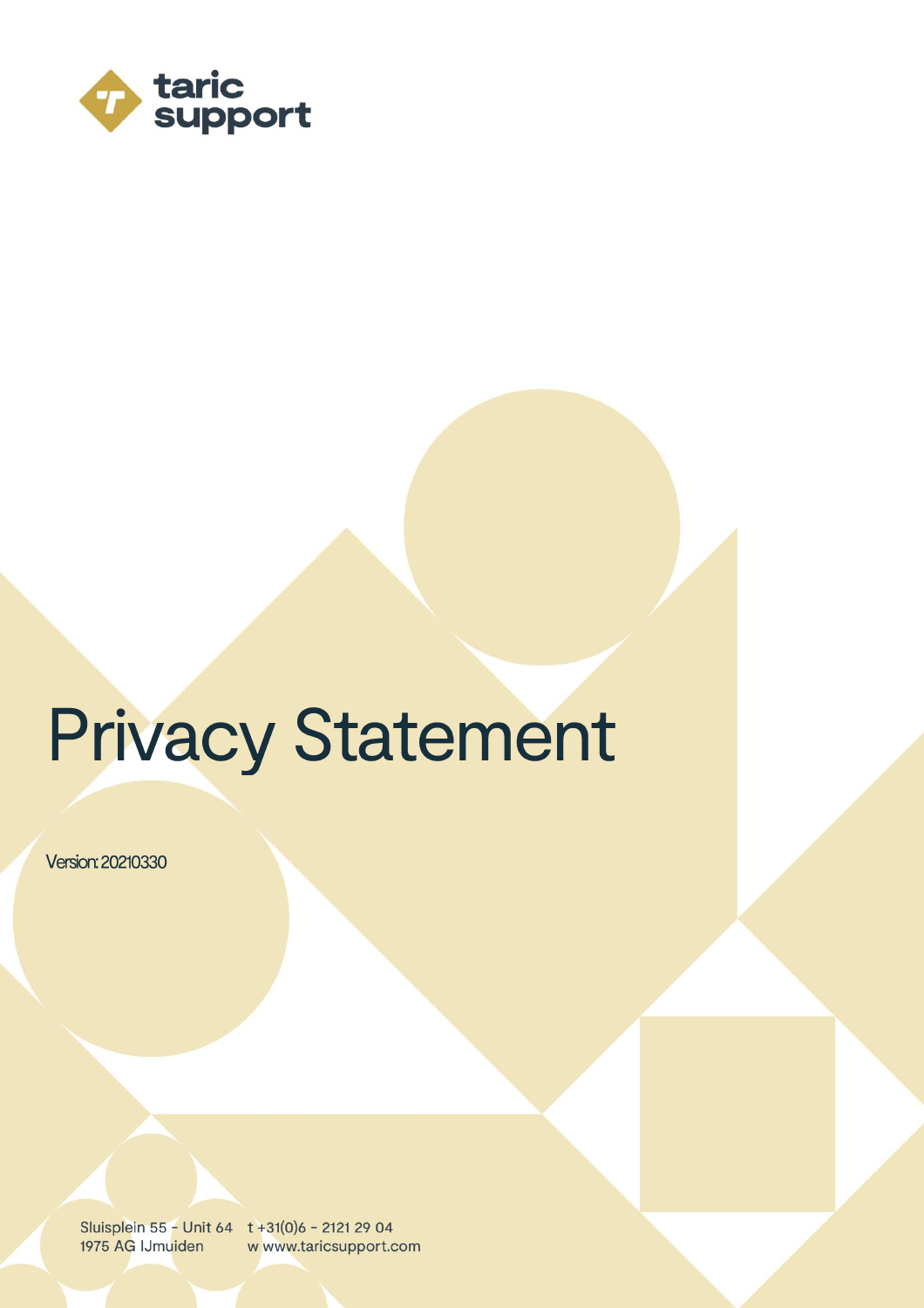

This Privacy Statement specifies how **Taric Support** (Taric Support B.V., KvK 60924179; "we", "us", "our") handles personal data in the context of its products and services and the website <www.taricsupport.com> (the **Website**). Personal data is data about a living person. The term includes both data that is directly identifiable (e.g., someone's name) and indirectly identifiable (e.g., someone's IP address).

# **1. Who is responsible for the processing of personal data?**

Taric Support is responsible for the processing of personal data as outlined in this Privacy Statement. Taric Support is therefore the data controller within the meaning of the applicable privacy regulations, including the General Data Protection Regulation (**GDPR**).

#### **2. Which personal data do we process?**

In providing our products and services, we may process the following personal data.

| a. | <b>Website Visitors</b>                               | Data you submit through the contact form on our Website<br>(name, email address and phone number) and data collected<br>through cookies as specified in this Privacy Statement under<br>the heading "Cookies".                                                                                                                                                                                                                                                           |
|----|-------------------------------------------------------|--------------------------------------------------------------------------------------------------------------------------------------------------------------------------------------------------------------------------------------------------------------------------------------------------------------------------------------------------------------------------------------------------------------------------------------------------------------------------|
| b. | (Employees of) customers<br>with a trial subscription | Data you submit to the Website when signing up for a<br>trial subscription and data generated when using our<br>application. Consider: company name, first and last<br>name, phone number and email address and log data.                                                                                                                                                                                                                                                |
| c. | (Employees of) customers<br>with a subscription       | Data required to enter into a contract with the customer,<br>for the use of our application by the customer and data<br>generated when using our application. This includes<br>financial data of the customer, data about our<br>customer's organization and data about employees of<br>our customer, such as first and last name, gender,<br>position, company name, phone number, email address,<br>work address, their spoken language, LinkedIn URL and<br>log data. |
| d. | (Employees of) other<br>business relations            | Taric Support also processes the contact details of<br>(employees of) other business relations, such as<br>(potential) suppliers or service providers. This includes:<br>first and last name, gender, position, company name,<br>phone number, email address, work address, their<br>spoken language and LinkedIn URL.                                                                                                                                                   |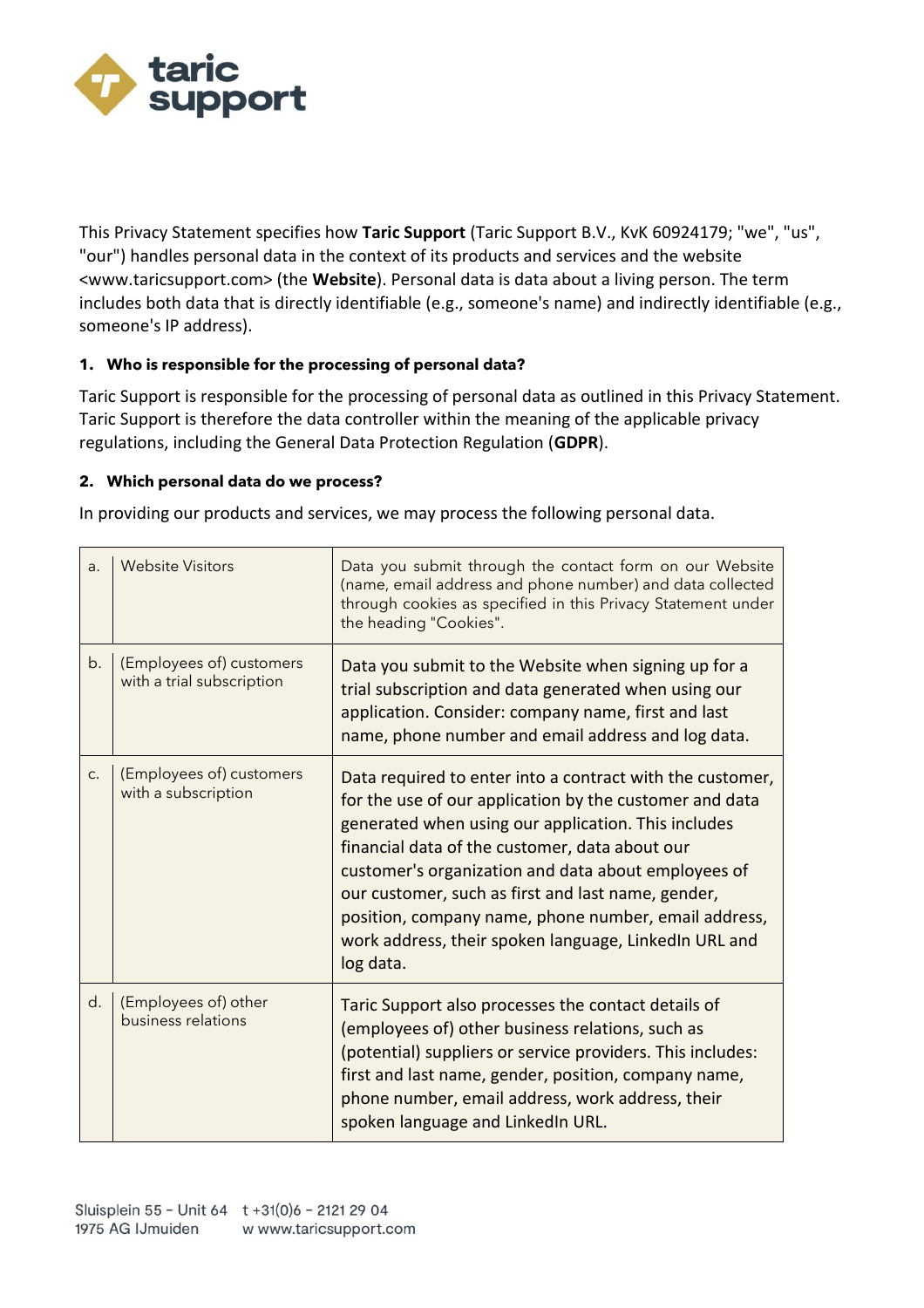

### **3. Purposes for processing?**

Taric Support processes personal data for the following purposes:

- 1. Providing products and services (amongst others to make a user account for our application, to handle orders, to make payments).
- 2. Improving products and services.
- 3. Providing support to customers in their use of our products and services.
- 4. Preventing misuse and security of products and services.
- 5. Establishing and maintaining contact with (potential) customers and (potential) other business relations.
- 6. Offering, maintaining, securing and improving the Website.
- 7. Marketing activities, including social media.
- 8. Financial processing.
- 9. Internal management and operations.
- 10. Handling of inquiries, complaints and disputes.
- 11. Establishing, exercising and defending our rights.
- 12. Complying with applicable laws and regulations or an injunction or request from authorized regulators or other government agencies.

The chart below shows the purposes for which personal data is used for each category of individuals:

| a. | <b>Website Visitors</b>                            | 5, 7, 8, 11 up to 13     |
|----|----------------------------------------------------|--------------------------|
| b. | (Employees of) customers with a trial subscription | 1 up to 6 and up to 13   |
| C. | (Employees of) customers with a subscription       | 1 up to 6 and 8 up to 13 |
| d. | (Employees of) other business relations            | 5, 9, 10 up to 13        |

#### **4. On what legal grounds do we process your personal data?**

According to the GDPR, we may only process your personal data if we have a valid legal ground for doing so. The GDPR states what these valid grounds are. In the case of Taric Support, these are usually: your (prior) consent, compliance with a legal obligation incumbent upon us or legitimate interest to conduct our normal business.

Taric Support processes personal data of customers with contracts primarily for the purpose of providing its services on the basis of its legitimate interests to conduct normal business. This is only the case if these interests outweigh the privacy interests of the person to whom the data relates. In that case, the legitimate interests of Taric Support correspond to the purposes set out above in paragraph 3 of this Privacy Statement. For further information on the balancing of interests in a specific case, please contact us using the contact details at the bottom of this Privacy Statement.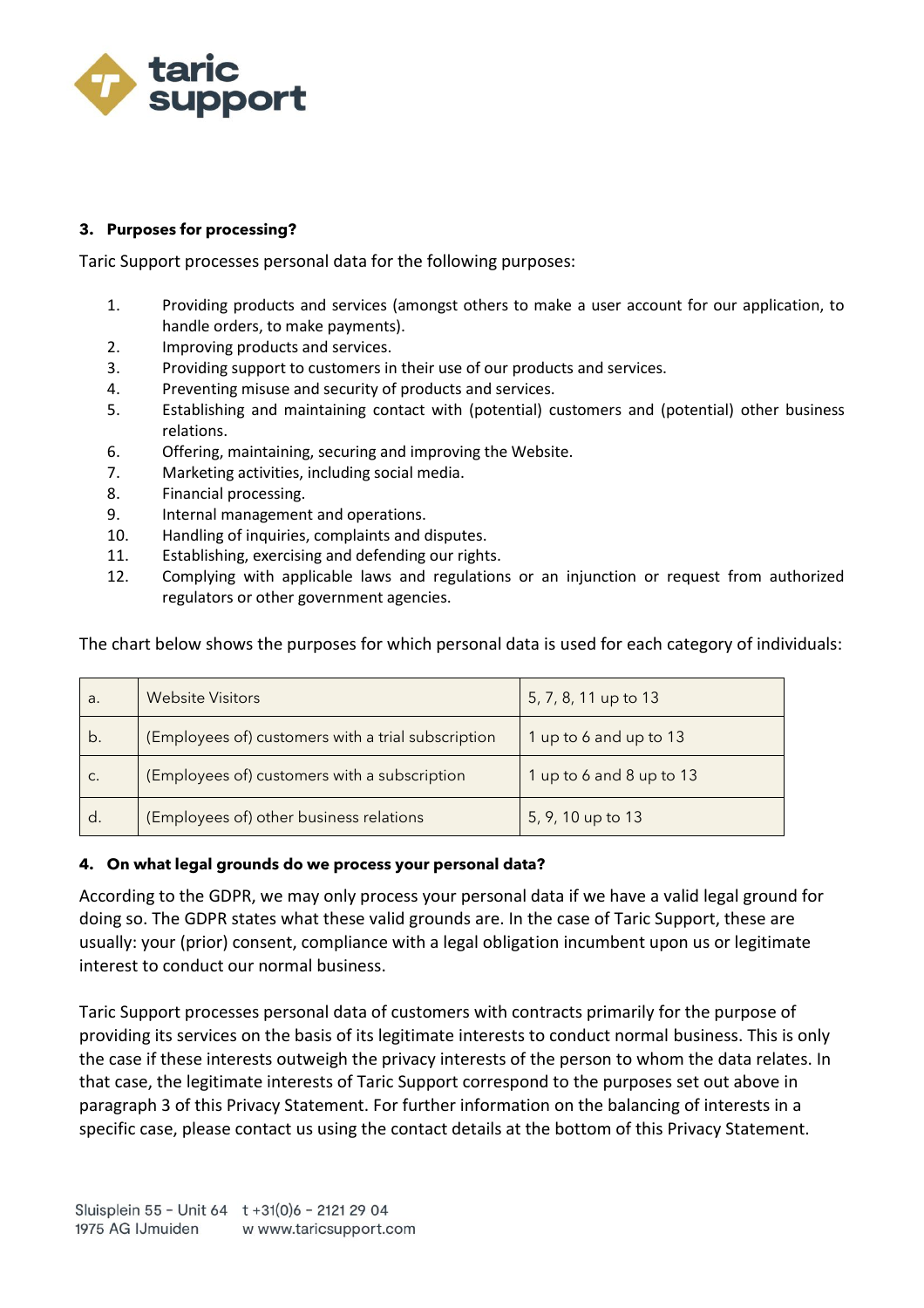

Other data is processed to comply with an applicable legal obligation, for example to meet applicable minimum retention periods.

If Taric Support cannot rely on one of the aforementioned bases, consent must be obtained for the processing of personal data. It may also be necessary in exceptional cases to process personal data to protect someone's vital interests. This may be the case, for example, in the unlikely event that someone falls unconscious at the Taric Support office and health data must be provided to a care provider.

Taric Support will inform you in a specific situation if providing personal data is a legal or contractual obligation or necessary condition for entering into an agreement. It will also inform you of the possible consequences of not providing the data.

The following is a description of the legal grounds for all the purposes for which Taric Support processes personal data.

- 1. Providing products and services: legitimate interest to offer our products and services (Art. 6 paragraph 1 sub f GDPR).
- 2. Improving products and services: legitimate interest in continuously improving our products and services (Art. 6 paragraph 1 sub f GDPR).
- 3. Providing support to customers in the use of products and services: legitimate interest to provide IT support to our customers (Art. 6 paragraph 1 sub f GDPR).
- 4. Preventing misuse and securing products and services: fulfilling legal obligations and legitimate interest (Art. 6 paragraph 1 sub c, sub f GDPR).
- 5. Establishing and maintaining contact with (potential) customers and other business contacts: consent and legitimate interest (Art. 6 paragraph 1 sub a and sub f of the GDPR).
- 6. Offering, maintaining, securing and improving the Website: consent or legitimate interest (Art. 6 paragraph 1 sub a and sub f GDPR).
- 7. Marketing activities, including social media: consent or legitimate interest to market our products and services (Art. 6 paragraph 1 sub a and sub f GDPR).
- 8. Financial processing: legitimate interest to conduct normal business (Art. 6 paragraph sub f GDPR).
- 9. Internal management and business operations: legitimate interest to conduct normal business (Art. 6 paragraph 1 sub f GDPR).
- 10. Processing of questions, complaints and disputes: to fulfill a legal obligation, legitimate interest or consent (Art. 6 paragraph 1 sub c, sub f and sub a GDPR).
- 11. Establishing, exercising and defending our rights: legitimate interest (Art. 6 paragraph 1 sub f GPDR).
- 12. Complying with applicable laws and regulations or an injunction or request from authorized regulators or other government agencies: to comply with legal obligations or legitimate interest (Art. 6 paragraph 1 sub c and sub f GDPR).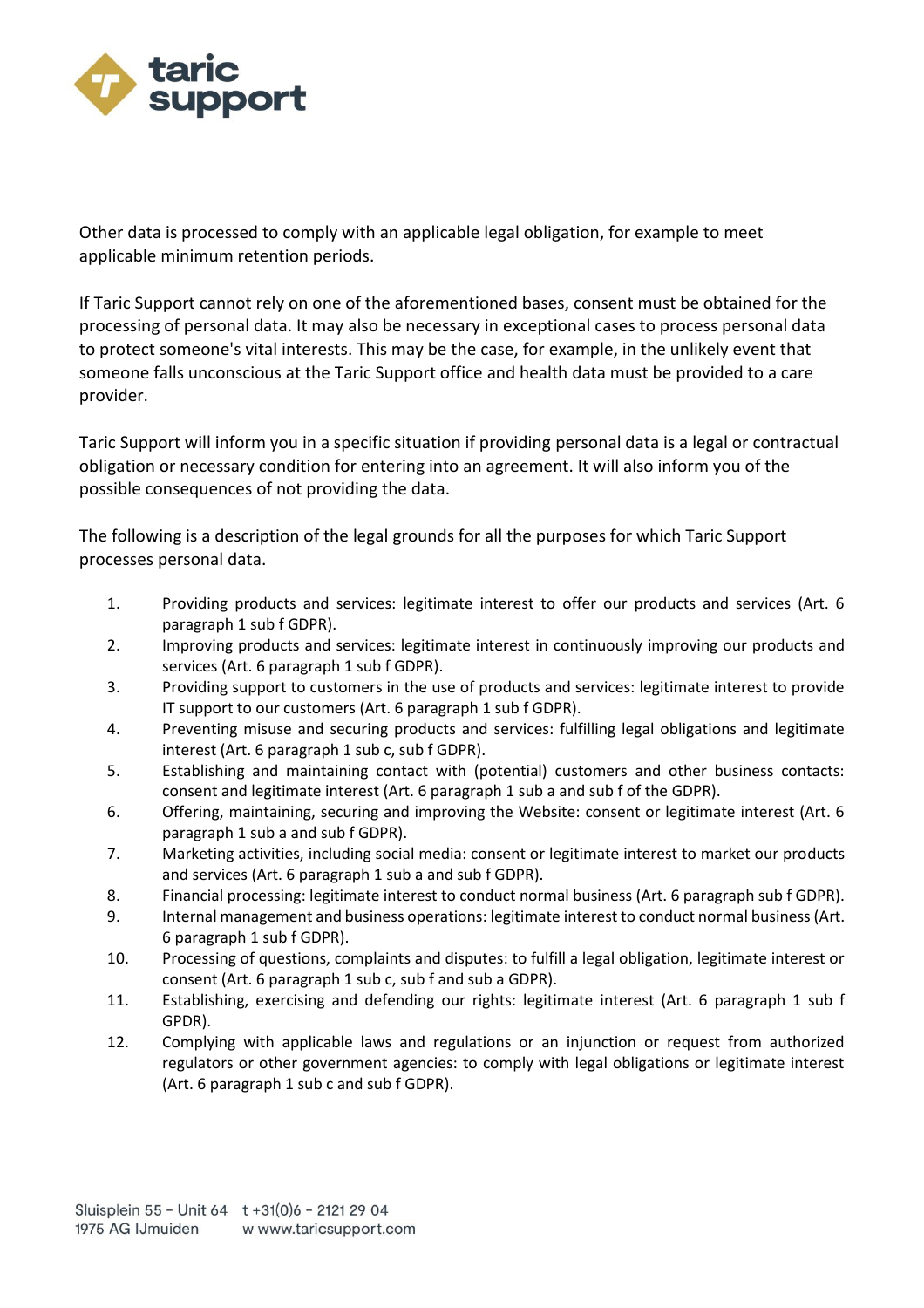

### **Social media**

Taric Support may use social media platforms, for example in the context of recruitment and screening and for marketing purposes. Taric Support is responsible for the content of messages, but not for the management of social media platforms. For further information on how your personal data is handled, please refer to the information provided on the website of the operators of these platforms. Below we have included links to the Privacy Statements of the various providers of social media platforms that we may use:

- The privacy policy of [LinkedIn;](https://www.linkedin.com/legal/privacy-policy?trk=%7Berror-page%7D-privacy-policy)
- The privacy policy of [Google.](https://policies.google.com/privacy)

On our websites we may use so-called social media plug-ins. When you visit a page that displays one or more of these buttons, your browser makes a direct connection to the relevant social network server and uploads the button from there. Simultaneously, the social media provider will know that the corresponding page on our website has been visited. We have no influence on the data that the social media providers collect based on the buttons. If you want to prevent the collection of data based on the buttons, please log out of your social media accounts before visiting our websites and disable the storage of cookies in your browser settings.

#### **5. How do we obtain your personal data?**

Taric Support collects personal data as it is directly provided to us by a particular person. For example, data about a particular person provided by filling out a contact form on the Website. We may also collect personal data through the use of the Website or our application, such as an IP address or data about the use of our application (log data). Sometimes we process personal data not on our own initiative, but to comply with a legal obligation incumbent on us. This is the case, for example, when we retain personal data for a longer period in order to comply with a legal retention obligation.

Taric Support may also obtain personal data because it has been provided by a third party. This is the case, for example, when a customer provides us with data about its employees.

We may also receive personal data through public sources, such as information from a public LinkedIn profile or a website.

#### **6. Under which circumstances and with whom do we share your personal data?**

#### *Third parties we involve*

We may involve third parties, such as service providers or subcontractors, to support us in our business activities. For example, we use a service provider who sends maintenance notices and newsletters to customers on our behalf. We also engage parties who support us with IT services,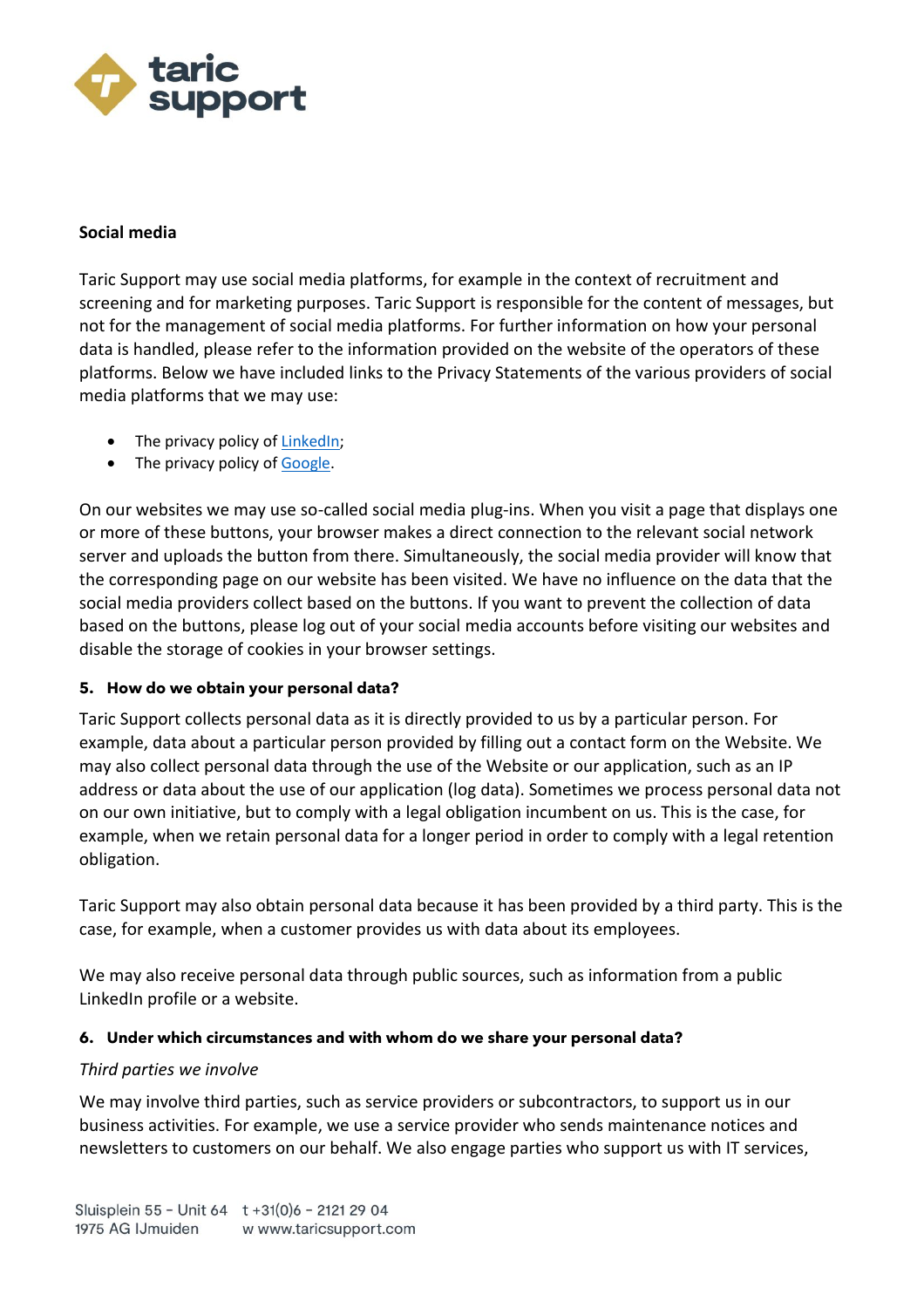

such as facilitating a Customer Relationship Management system. These third parties may process personal data on our behalf as part of the services they provide to us. To ensure that this personal data is adequately protected and processed in accordance with applicable laws and regulations, we enter into a processor agreement with these parties.

We only share personal data if this is necessary for the purpose of the service provision or involvement of that third party. For example, third parties will only have access to the personal data they truly need for their services. Persons within those third parties who have access to the personal data are required to keep the personal data confidential. Third parties are not allowed to use personal data about you that we share with them for their own purposes, such as marketing or other purposes.

# *Mergers and acquisitions*

We may transfer or provide your personal data to a buyer or potential buyer in the event of a merger or acquisition (potential or prospective) of all or part of our business or assets. In the event of such a transfer, we will take all steps reasonably expected of us to ensure that the receiving party processes your information in accordance with this Privacy Statement.

#### *Government agencies*

We may share your personal data with government agencies, such as police, the IRS or other authorities where we are required to do so by law.

#### **7. To which countries do we transfer your personal data?**

Parties involved in the processing of personal data originating from the EU, may be located in a different country. In case these parties are situated outside the EEA, the transfer is legitimized in the manner described below. See this [link](https://ind.nl/en/Pages/eu-eea-countries.aspx) for an overview of the EEA countries.

The transfer of your personal data to a third party outside the EEA can in the first place be legitimized based on an adequacy decision of the European Committee, in which it is decided that the (part within the) third country in question ensures an adequate level of data protection. See this [link](https://ec.europa.eu/info/law/law-topic/data-protection/international-dimension-data-protection/adequacy-decisions_nl) for a summary of the applicable adequacy decisions.

If your personal data is transferred to a country outside the EEA for which there is no adequacy decision, we agree on the applicability of the relevant version of the Standard Contractual Clauses with the relevant party. This is a standard contract to safeguard the protection of your personal data, which is approved by the European Committee, in which the parties fill out the appendices. See this [link](https://ec.europa.eu/info/law/law-topic/data-protection/international-dimension-data-protection/standard-contractual-clauses-scc_nl) for the various framework Standard Contractual Clauses. Where appropriate, additional safeguards are taken.

To the extent that personal data is processed outside the European Economic Area in exceptional cases, for example in the event that we use services of third parties that store personal data in countries outside the European Economic Area or in the event that the customer is located outside the EEA, we will only do so if permitted on the basis of applicable privacy regulations, including the GDPR. You can contact us using the contact details at the bottom of this Privacy Statement if you would like additional information about the measures we have taken in a specific exceptional case to ensure that the transfer of personal data to countries outside the European Economic Area is in accordance with applicable privacy rules.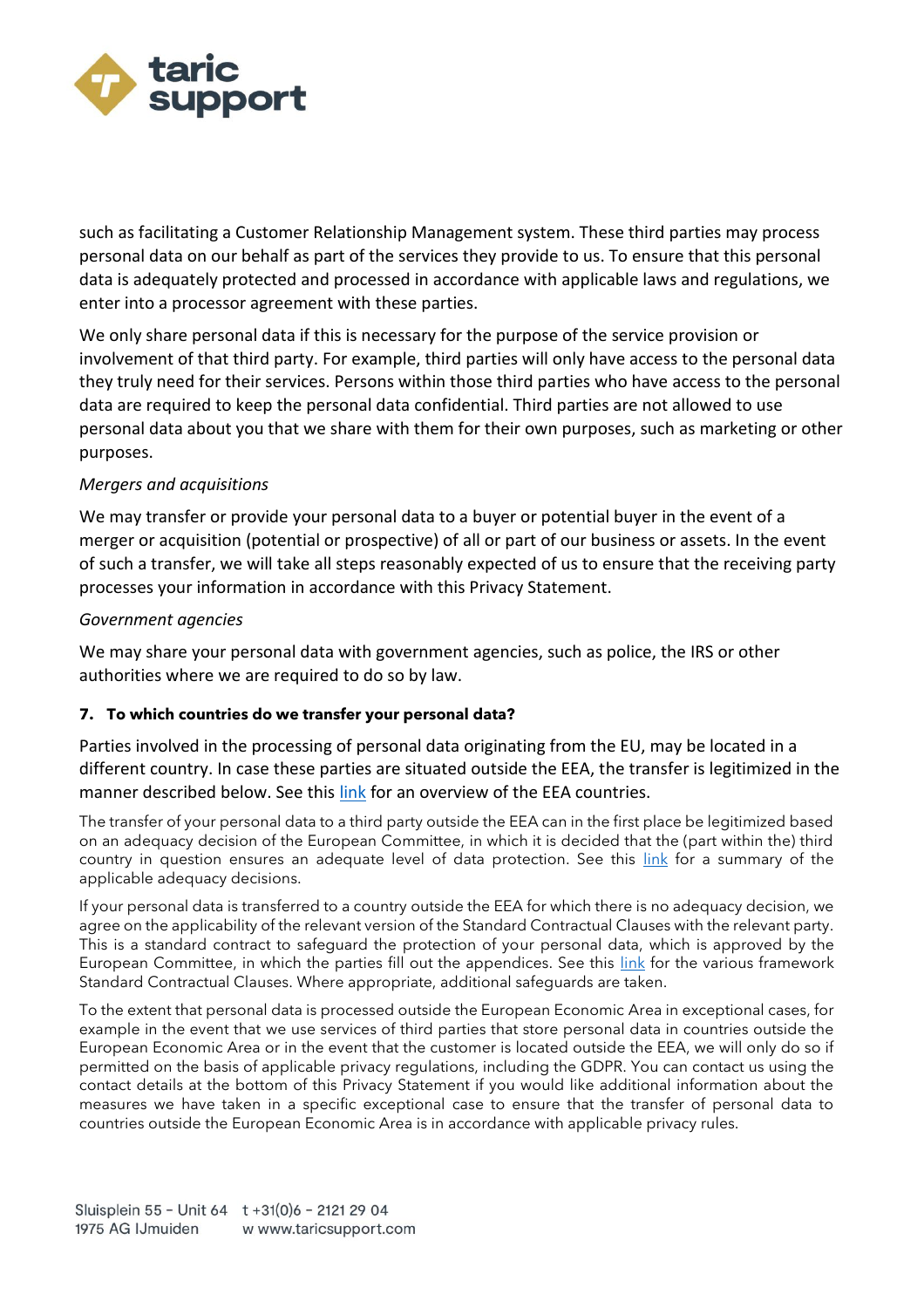

#### **8. How do we protect your personal data?**

To protect your personal data, we take appropriate technical and organizational measures. In doing so, we take into account the latest technological developments; the implementation costs; the nature, scope, and context of the processing; the processing purposes and the related privacy risks. This protects the personal data under our control against breaches of confidentiality, integrity and availability.

We take appropriate safeguards and enforce security standards to protect your personal data from unauthorized access, unauthorized disclosure and disruption. We may encrypt your personal data. We store your personal data on files available only to our employees, our agents and our service providers who need the information for their service and are bound to confidentiality obligations. We use technical tools such as firewalls, passwords and we ensure that our employees are educated in the importance of maintaining security and confidentiality in relation to the personal data we process. Furthermore, we have taken appropriate measures relating to onboarding of employees, access to personal data, incident reporting and continuity (back-up and restoring of data).

# **9. What are your privacy rights?**

In relation to the processing of your personal data by Taric Support you have the following privacy rights.

- *Right of access*. You have the right to request access to your personal data. This enables you to receive a copy of the personal data we hold about you (but not necessarily the documents themselves). We will then also provide you with further specifics of our processing of your personal data. For example, the purposes for which we process your personal data, where we got it from, and with whom we share it.
- *Right to rectification*. You have the right to request rectification of the personal data that we hold about you. This enables you to have any incomplete or inaccurate data we hold about you corrected. You have this right in case we process personal data about you that: (i) is factually incorrect; (ii) is incomplete or not related to the purpose it was collected for; or (iii) is in any other way used in a manner that is in conflict with an applicable law. The right of rectification is not intended for the correction of professional opinions, findings or conclusions that you do not agree with. However, Taric Support could in such case consider adding your opinion to the personal data.
- *Right to erasure*. You have the right to request erasure of your personal data. This enables you to ask us to delete or remove personal data where: (i) the personal data are no longer necessary, (ii) you have withdrawn your consent, (iii) you have objected to the processing activities, (iv) the personal data have been unlawfully processed, (v) the personal data have to be erased on the basis of a legal requirement, or (vi) where the personal data have been collected in relation to the offer of information society services. However, we do not have to honour your request to the extent that the processing is necessary: (i) for exercising the right of freedom of expression and information, (ii) for compliance with a legal obligation which requires processing, (iii) for reasons of public interest in the area of public health, (iv) for archiving purposes, or (v) for the establishment, exercise or defence of legal claims.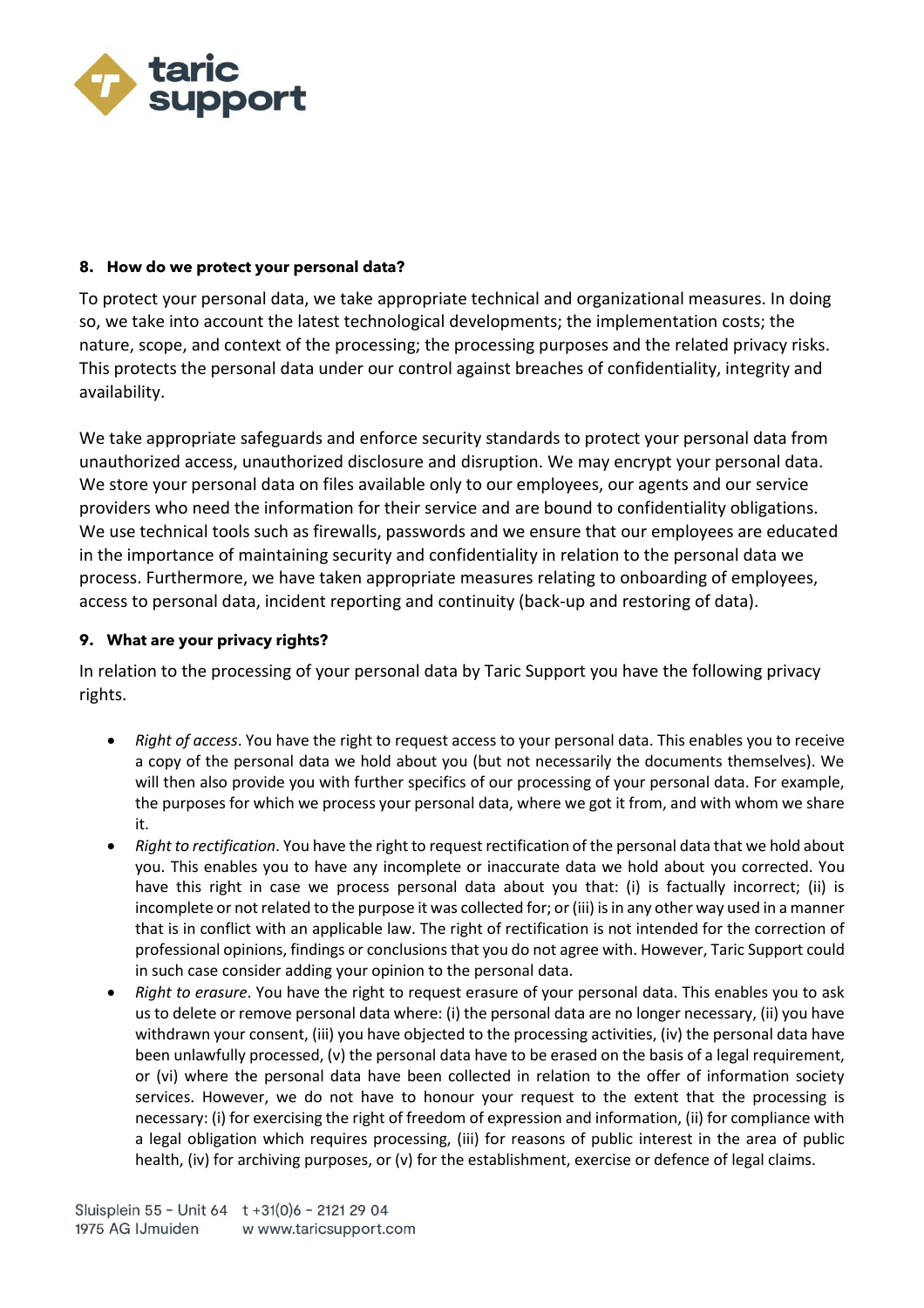

- *Right to restriction of processing*. The right to restriction of processing means that Taric Support will continue to store personal data at your request but may in principle not do anything further with it. In short, you have this right when Taric Support does not have (or no longer has) any legal grounds for the processing of your personal data or if this is open for discussion. This right is specifically applicable in the following situations:
	- o Unlawful processing. We may not (or no longer) process certain personal data, but you do not want us to erase the data. For example, because you still want to request the data at a later stage.
	- o Personal data no longer required. Taric Support no longer needs your personal data for our processing purposes, but you still require the personal data for a legal claim. For example, in case of a dispute.
	- $\circ$  Pending an appeal. You objected against the processing of your personal data by Taric Support (see the right to object below). Pending the verification of your appeal we shall no longer process this personal data at your request.
	- o Contesting the accuracy of personal data. You contest the accuracy of certain personal data that we process about you (for example via your right to rectification; see above). During the period in which we assess your contest we shall no longer process this personal data at your request.
- *Right to object*. You have the right to object to the processing of your personal data where we are relying on legitimate interest as processing ground (see above). Insofar as the processing of your personal data takes place for direct marketing purposes, we will always honour your request. For processing for other purposes, we will also cease and desist processing, unless we have compelling legitimate grounds for the processing which override your interests, rights and freedoms or that are related to the institution, exercise or substantiation of a legal claim. If such is the case, we will inform you on our compelling interests and the balance of interests made.
- *Right to data portability*. You have the right to request the transfer of your personal data to you or to a third party of your choice (right to data portability). We will provide you, or such third party, with your personal data in a structured, commonly used, machine-readable format. Please note that this right only applies if it concerns processing that is carried out by us by automated means, and only if our processing ground for such processing is your consent or the performance of a contract to which you are a party (see above)
- *Right to lodge a complaint*. You have the right to lodge a complaint with a supervisory authority, in particular in the EU Member State of your habitual residence, place of work or where an alleged infringement took place. Please be referred to  $\frac{this}{kb;webpage}$  for an overview of the supervisory authorities and their contact details. However, we would appreciate the chance to deal with your concerns before you approach the supervisory authority, so we would be grateful if you contact us beforehand.

#### **10. How to exercise your privacy rights?**

In principle, you can exercise your privacy rights free of charge by contacting us at [helpdesk@taricsupport.com.](mailto:helpdesk@taricsupport.com) Please include your full first and last name and a description of your request. If your request is manifestly unfounded or excessive, in particular because of the repetitive character, we will either charge you a reasonable fee or refuse to comply with the request..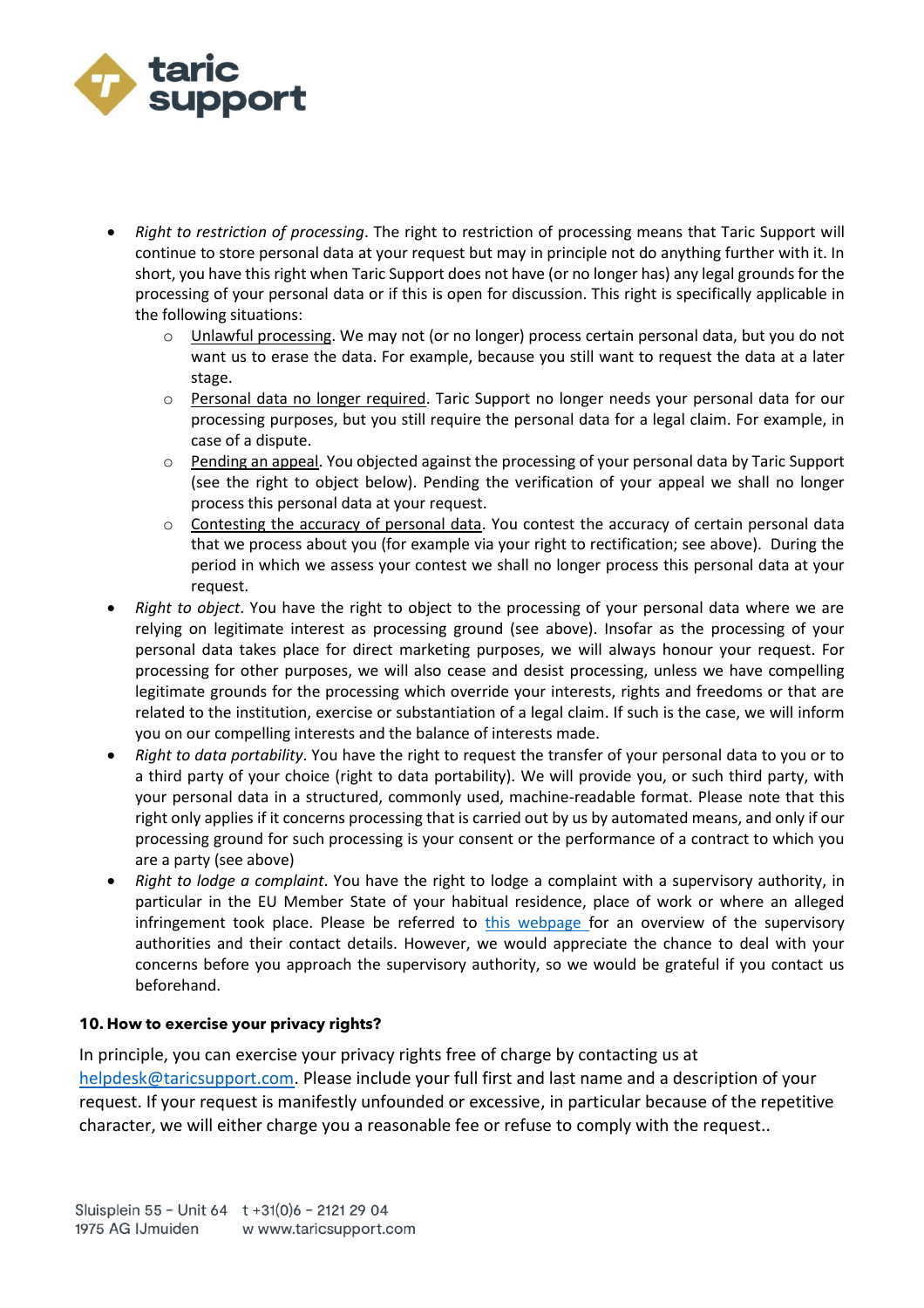

We will provide you with information about the follow-up to the request without undue delay and in principle within one month after receipt of the request. Depending on the complexity of the request and on the number of requests, this period can be extended by another two months. We will notify you of such an extension within one month of receipt of the request. Applicable privacy laws and regulations may allow or require us to refuse your request. If we cannot comply with your request, we will inform you of the reasons why, subject to any legal or regulatory restrictions.

#### **11. Questions or complaints?**

If you have any questions or complaints please contact us by email at [helpdesk@taricsupport.com.](mailto:helpdesk@taricsupport.com) Although we appreciate it if you give us the opportunity to resolve your complaint with you, you also always have the right to file a complaint directly to a competent regulator if you believe there has been a breach of applicable privacy rules. The contact details of these regulators can be found on [this website.](https://edpb.europa.eu/about-edpb/board/members_en)

# **12. Automated decision making**

Taric Support does not employ any forms of automated decision making.

**13. Cookies When you visit our Website, the Website may place a text file on your computer, tablet or cell phone. This is called a cookie. Cookies can be used to collect or store information about your visit or the device you are using.**

| Cookie type | <b>Description</b>                    | <b>Cookie Names</b> |                            |
|-------------|---------------------------------------|---------------------|----------------------------|
| Analytical  | Google analytics                      | name                | example value              |
| cookies     | We use Google Analytics. You can      | $g$ a               | GA1.2.561559584.1617007297 |
|             | disable these cookies. We have set    | $_{\text{gat}}$     | 1                          |
|             | these cookies to be privacy friendly. | $\_$ gid            | GA1.2.58699266.1617007297  |
|             | The last octet of the IP address is   |                     |                            |
|             | masked. We have chosen to turn off    |                     |                            |
|             | the "data sharing" function and do    |                     |                            |
|             | not use other Google services in      |                     |                            |
|             | conjunction with the Google           |                     |                            |
|             | Analytics cookies.                    |                     |                            |

You can change your cookie settings at any time and disable or delete cookies from the Website. However, please note that if you do so, the Website may not work optimally. In addition, you can change your browser settings so that Website cookies cannot be placed on your device.

#### **14. Retention Policy**